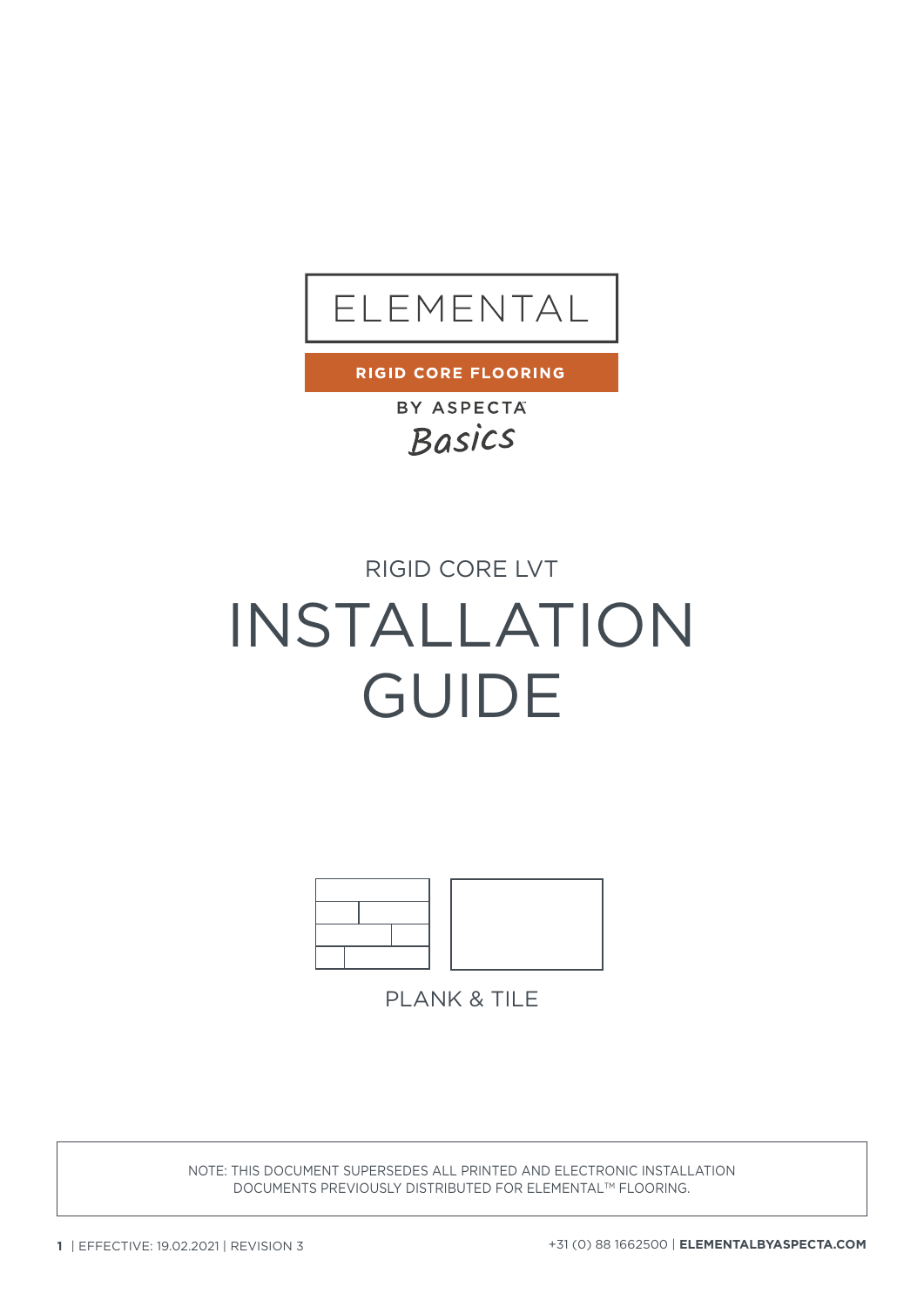

# GET TO KNOW ELEMENTAL Rigid Core FEATURING ISOCORE TECHNOLOGY™

- General information: When installing Elemental Rigid Core flooring, always use best practices and fol-low the applicable standards for the installation of floorcoverings, such as BS 8203 in the UK and VOB, Part C, DIN 18365 in Germany and all other relevant European, national and local standards.
- Elemental Rigid Core is intended for interior commercial use only and is suitable for above-grade (suspended) on-grade (in contact with ground) and below grade (basement) applications. However, EL-EMENTAL Rigid Core should not be installed in locations where the substrate beneath the building struc-ture is exposed to the elements.
- Elemental Rigid Core is to be installed as a floating floor system and must be free to move as a mono-lithic unit in response to changes in temperature. It must not be glued, nailed, or fastened to the substrate, walls or fixed to any part of the building structure. Permanent fixtures such as walls, partitions, shelving, cabinets, displays, counters, tracks for transition profiles and similar items should be installed first, then fit Elemental Rigid Core around them, leaving a space for expansion and contraction. Fill expansion spaces around potentially wet areas with premium waterproof 100% silicone sealant. Always remove standing water, pet urine and other liquids promptly.
- Direct sunlight may cause Elemental Rigid Core to fade or to expand causing the floor to warp or to separate. Protect Elemental Rigid Core from direct sunlight using window treatments or UV protection film / tinting on windows.
- Elemental Rigid Core is a waterproof floating floor, but it should not be used to seal an existing floor from moisture. Elemental Rigid Core cannot inhibit the growth of mould or prevent structural problems associated with, or caused by flooding, excessive moisture, alkalis in the subfloor, or conditions arising from hydrostatic pressure. Regardless of location, always remove standing water, urine and other liquids promptly. Jobsite moisture issues must be addressed and corrected prior to installation.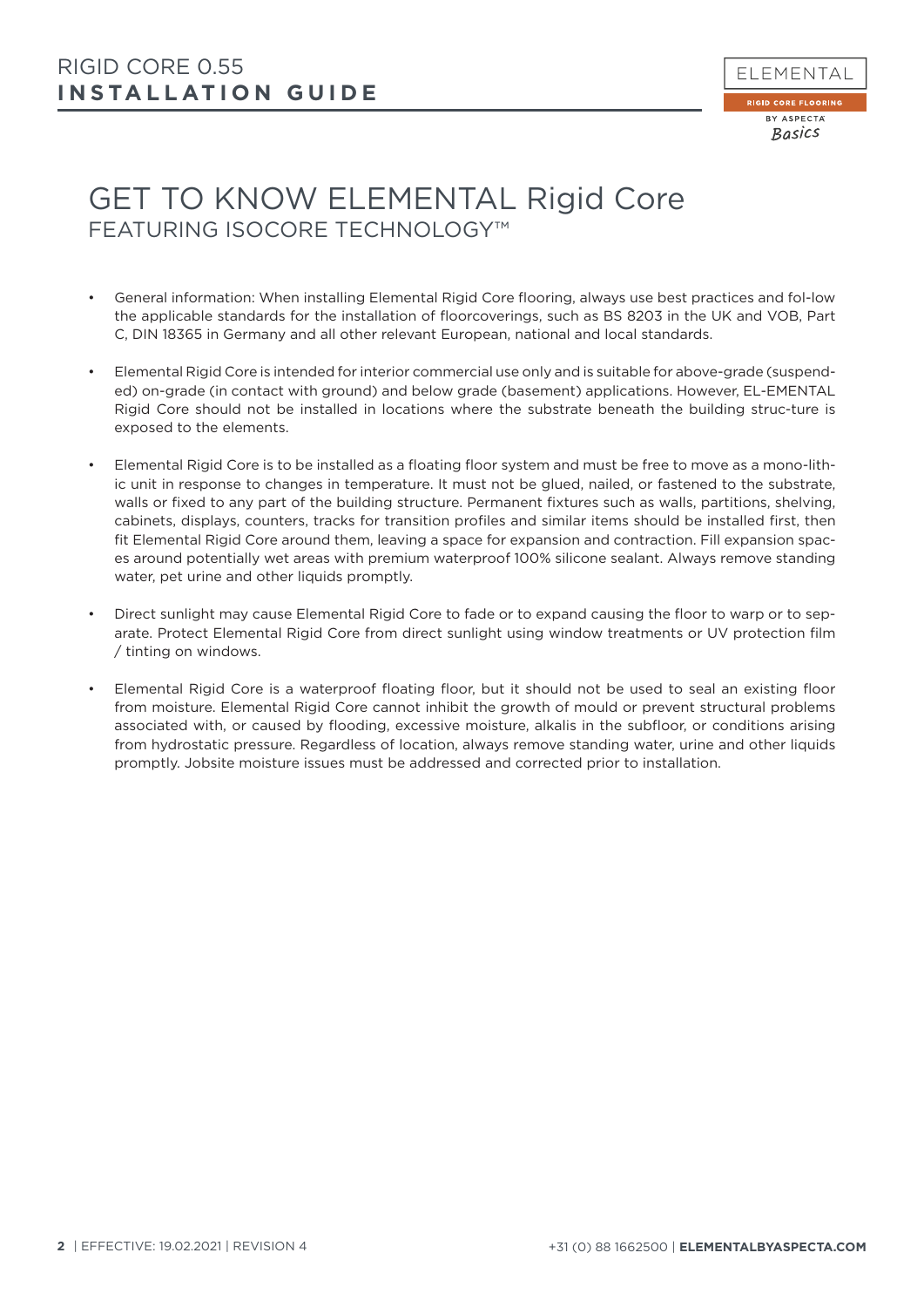## PRE-INSTALLATION ESSENTIALS

Your job will be smooth, fast and easy when you follow the essentials every time you install Elemental Rigid Core.

## EVALUATE THE JOB SITE

## EXTERIOR

Damage caused by water and high humidity should be addressed prior to installing Elemental Rigid Core.

- Examine the driveway, parking area's and landscaping surrounding the building. Be sure that they slope and direct water away from the foundation.
- Inspect gutters, down spouts and drains for blockage. Remove clogs caused by leaves, dirt and debris, allowing runoff to flow freely away from the foundation.
- Check crawl spaces for cross-ventilation air vents. Crawl spaces should be insulated according to the latest building code requirements.

#### INTERIOR

Jobsite moisture issues must be addressed and corrected prior to installation.

- Examine the installation site for leaky plumbing, including leaks from sprinkler heads, toilets, water heaters, water fountains, radiators or any other water-bearing fixtures or pipes.
- Inspect substrates for levelness. They must be sturdy, sound, and flat within 3mm in a 1,8 meter radius, or 5mm within a 3 meter radius. The substrate should not slope more than 25mm per 1,8 meters in any direction.
- ASPECTA™ requires testing of concrete substrates for moisture and pH before installing Elemental Rigid Core. Test results should not exceed 85% relative humidity (RH). PH tests for alkalinity levels should register between 7 and 9.
- ASPECTA™ requires testing of wood substrates for moisture. Obvious signs of moisture issues include warping, peaking, degradation of the integrity of the substrate, rusted fasteners, and rusted floor regis-ters. Even if obvious signs are not present, the material should be tested using a professional moisture meter and moisture levels should not exceed 14%..

**ATTENTION:** Mould and mildew grow only in the presence of moisture. Jobsite moisture issues must be addressed and corrected prior to installation.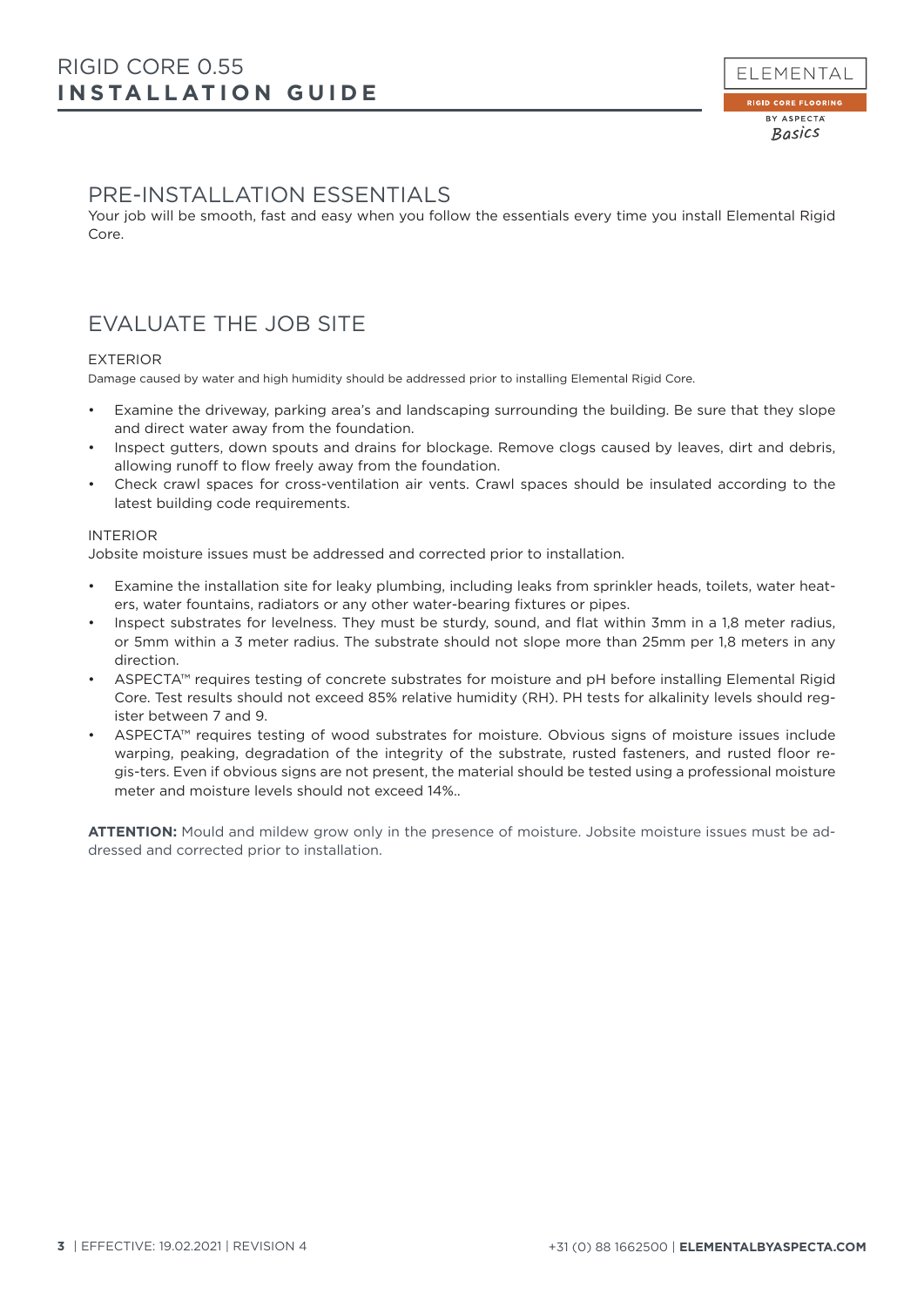

## IDENTIFY YOUR SUBSTRATE

#### APPROVED SUBSTRATES

Elemental Rigid Core is suitable for use over a wide variety of substrates.

#### CONCRETE

All subfloors should be tested and prepared according to the applicable standards for the installation of floorcoverings, such as BS 8203 in the UK and VOB, Part C, DIN 18365 in Germany and all other relevant Eu-ropean, national and local standards.

Elemental Rigid Core is waterproof, but jobsite moisture issues must be corrected before installation be-gins to prevent serious damage to the subfloor and surrounding structure, and to discourage the growth of mould and mildew. Concrete substrates must be sturdy, sound, and flat within 3mm within a 1,8 meter, or 5mm within a 3 meter radius. The substrate should not slope more than 25mm per 1,8 meters in any direction. Moisture and alkalinity tests should be performed on all concrete substrates regardless of grade level or age of slab. Test results should not exceed 85% relative humidity. PH tests for alkalinity levels should register between 7 and 9. All moisture tests should be conducted several days prior to installation to be sure that the substrate is in compliance.

#### UNDERFLOOR HEATING

Installations where underfloor heating is used, follow current DIN 18365 and EN 1264 Standards. The maximum working temperature on the surface of the substrate is 30°C. Installation over electrical systems is not allowed.

## TIMBER, PARTICLEBOARD & CHIPBOARD

Wooden substrates must be sturdy, sound, and flat within 3mm within a 1,8 meter radius, or 5mm within a 3 meter radius. The substrate should not slope more than 25mm in 1,8 meters in any direction. ASPECTA™ recommends performing moisture tests prior to installation to prevent serious damage to the subfloor and surrounding structure, and to dis-courage the growth of mould and mildew. Moisture readings should never exceed 14% for plywood, particleboard and chipboard substrates. If moisture readings exceed 14%, it is advis-able to correct moisture issues at the jobsite before installing Elemental Rigid Core.

#### TILE, TERRAZZO, ASBESTOS TILE, RESILIENT TILE, NON-CUSHION SHEET VINYL, & METAL

Existing floors must be firmly attached to the structural floor. In order to prevent vertical deflection (movement) and potential damage to the integrity of the Elemental Rigid Core flooring, all substrates must be sturdy, sound, and flat within 3mm within a 1,8 meter radius, or 5mm within a 3 meter radius. The substrate should not slope more than 25mm per 1,8 meters in any direction. Fill in grout lines on ce-ramic tiles, terrazzo, quarry tiles and similar floors with cementitious levelling and patching compound.

**Attention:** Read the specific guidelines for installation of Elemental Rigid Core flooring over existing ceram-ic tile flooring, in the "Key Installation Considerations" on page 6 of this manual!

## UNACCEPTABLE SUBSTRATES

Remove the floors noted below and remove old adhesive before installing Elemental Rigid Core. Encapsu-late adhesive and cutback residue by covering with a suitable smoothing compound to create a barrier.

- Parquet Over Concrete
- Hardwood Over Concrete
- Cushion Back Sheet Vinyl
- Engineered Hardwood Over Concrete
- Carpeting/Carpet Pad
- Floating Floors
- Sleeper Substrates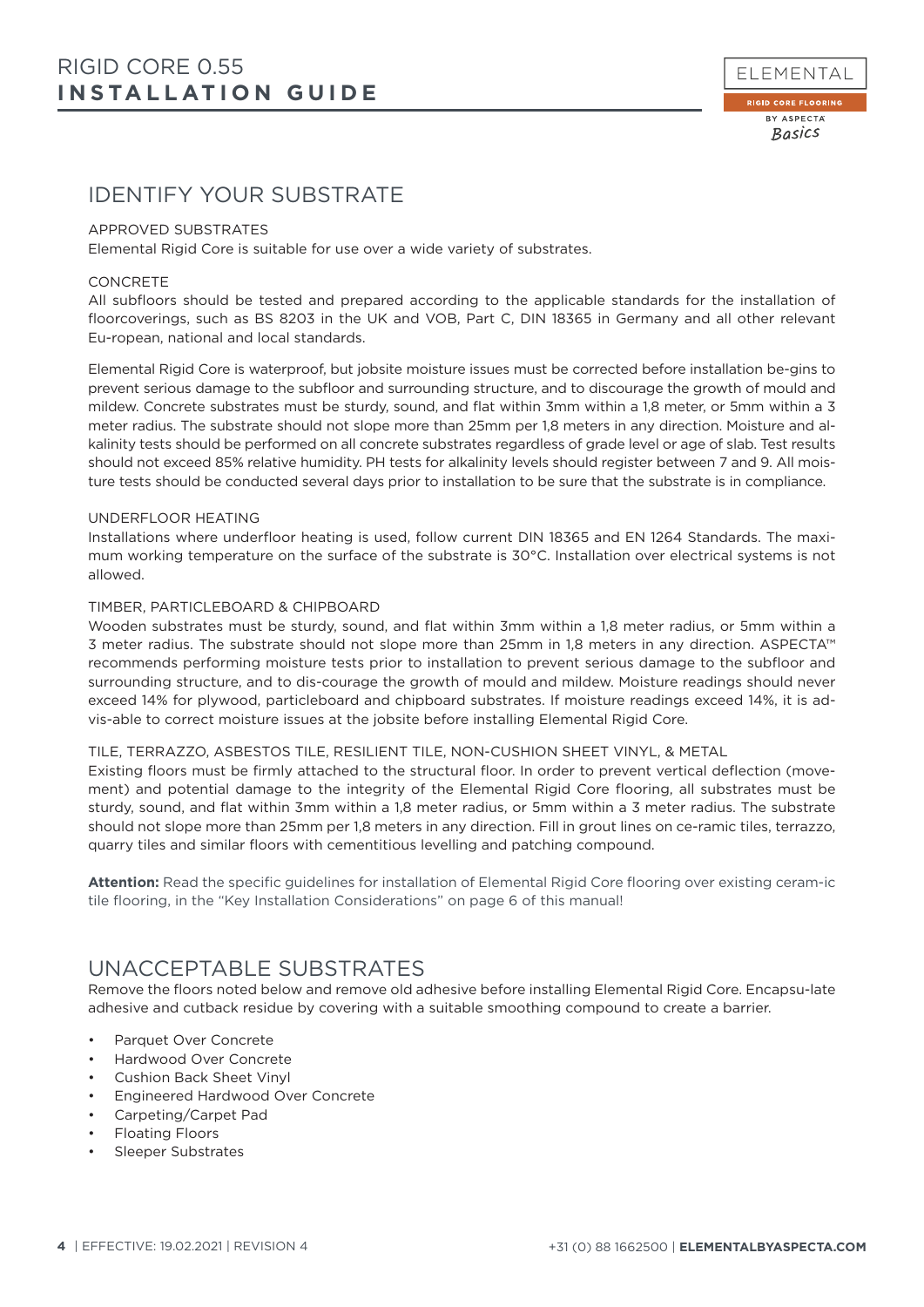## PREPARE THE JOB SITE

Careful preparation is the key to outstanding results. All Trades Must Finish Before Installing Elemental Rigid Core.

- Building envelope should be fully enclosed with windows and exterior doors permanently installed.
- Turn on Central Heating Ventilation and/or Air-Conditioning at least one Week Prior to Installation- Room temperature should be maintained between 18°C and 29°C at least 48 hours prior to installation and con-tinuously between 12°C – 35°C for the life of the floor.
- Elemental Rigid Core flooring is more dimensionally stable than typical floating wood or vinyl based flooring products, however 48 hour acclimation is required. Elemental Rigid Core flooring subjected to extreme hot or cold conditions can cause the material to become too flexible or rigid, making the material difficult to install and potentially causing damage to the locking system. Optimum material and building temperature range for installation is 18°C – 29°C.
- Allow all other Trades to Finish
- Perform Recommended Moisture and pH Tests See the "Identify Your Substrate" section of this manual for further information about suggested tests.
- Level Uneven Substrates- All subfloors must meet all minimum standard building codes. Fill large cracks and voids with cementitious levelling and patching compound. In order to prevent vertical deflection (movement) and potential damage to the integrity of the Elemental Rigid Core flooring, all substrates must be sturdy, sound, and flat within 3mm within a 1,8 meter radius, or 5mm within a 3 meter radius. The substrate should not slope more than 25mm per 1,8 meters in any direction.
- Remove Skirting Mouldings- Remove wall skirtings prior to installation. Leave appropriate expansion space between the edge of the flooring and walls or vertical surfaces.
- Fill Grout Lines When installing over existing ceramic tile or stone floors fill the grout joints to obtain a smooth surface. Follow floor flatness requirements. **Refer to chart "Key Installation Considerations" on page 6.**
- Remove Unapproved Substrates
- Remove or Encapsulate old Adhesive- old adhesives must be scraped up and left so that no ridges or puddles are evident and what remains is a thin, smooth film. Then encapsulate residue to prevent the new flooring from attaching itself to the substrate.
- Undercut Wood Door Casings- Wood door casings should be undercut so that Elemental Rigid Core will fit neatly beneath them, concealing the expansion space.
- Cut Around Metal Door Casings- Do not cut metal door casings. Cut Elemental Rigid Core around them, leaving the appropriate expansion space. After installation, fill the space with a coordinating premi-um waterproof 100% silicone sealant.
- Clean Up the Job Site- Remove all debris, sweep and vacuum the subfloor. Smooth, non-porous floors should be damp- mopped after vacuuming and allowed to dry thoroughly before installing Elemental Rigid Core. All dust must be removed prior to installation.

## CHECK BATCH NUMBERS AND MANUFACTURE DATE

Locate the batch number on the short end of each carton and verify that all of the material for your job is from the same batch. Minor shade variations within the same batch number contribute to the natural look of Elemental Rigid Core. To avoid noticeable shade variations, do not install material from different batch numbers across large expanses.

To determine manufacture date, locate the batch number on the short end of the carton. It is the eight-digit number separated by decimal points beginning with the two-digit day, then the two-digit month, and finally the four-digit year.

## **BATCH NUMBERS / MANUFACTURE DATE**

01.07.2020 DAY.MONTH.YEAR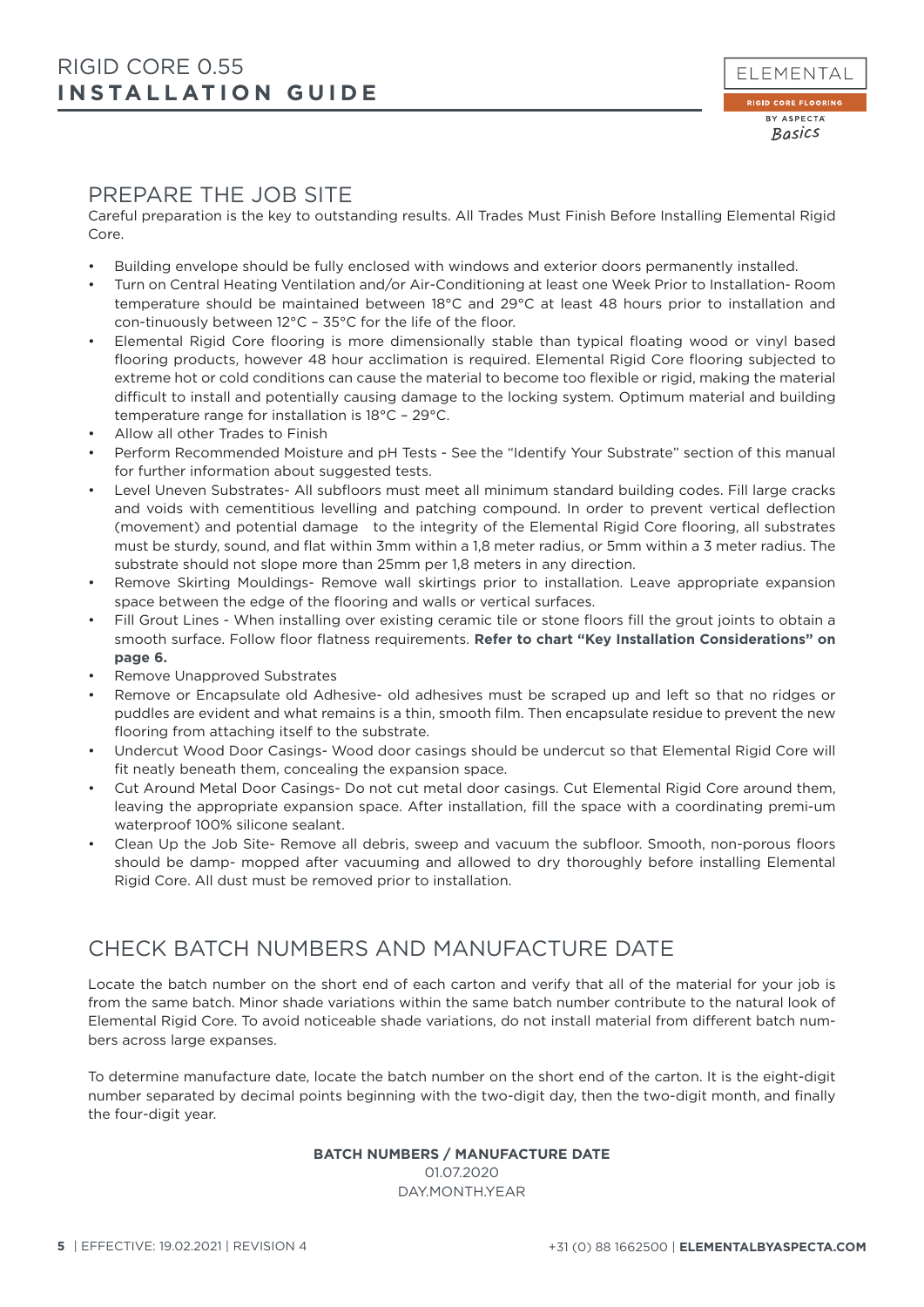## **INSTALLATION GUIDE** RIGID CORE 0.55



## KEY INSTALLATION CONSIDERATIONS

| Subfloor Flatness Tolerances                                                     | 5 mm in 3 meters or 3 mm in 1,8 meters                                                                                                                                                                                                                                                                                                                                                                                                                                                                                                                                   |
|----------------------------------------------------------------------------------|--------------------------------------------------------------------------------------------------------------------------------------------------------------------------------------------------------------------------------------------------------------------------------------------------------------------------------------------------------------------------------------------------------------------------------------------------------------------------------------------------------------------------------------------------------------------------|
|                                                                                  | Slope no more than 25mm in 1,8 meters                                                                                                                                                                                                                                                                                                                                                                                                                                                                                                                                    |
| Damp Proof Membrane - 0,20mm                                                     | Not Required                                                                                                                                                                                                                                                                                                                                                                                                                                                                                                                                                             |
| Is underlayment (underlay) required                                              | No - Elemental Rigid Core includes an integral pre-attached underlayment                                                                                                                                                                                                                                                                                                                                                                                                                                                                                                 |
| <b>Acclimation Requirements</b>                                                  | 48 hours* (Optimum material and building temperature before installation is 18°C - 29°C.)                                                                                                                                                                                                                                                                                                                                                                                                                                                                                |
| Maximum Installation area without<br>expansion joints in the middle of the floor | Can be installed in areas/rooms up to a maximum of 1000 m2 (33m x 33m) without the<br>need of expansion joints in the middle of the floor! T-Mold Transition requirements for<br>larger areas/rooms: Are required in rooms greater than 33 meters in either direction!<br>NOTE: always respect that expansion joints of 10mm are required around perimeter walls,<br>pipes and heavy fixed objects.                                                                                                                                                                      |
| <b>Transition Requirements</b>                                                   | Required                                                                                                                                                                                                                                                                                                                                                                                                                                                                                                                                                                 |
| (T-Mould) Doorways/Thresholds                                                    |                                                                                                                                                                                                                                                                                                                                                                                                                                                                                                                                                                          |
| Glue Down Installation                                                           | Not Required/Not Recommended                                                                                                                                                                                                                                                                                                                                                                                                                                                                                                                                             |
| Internal Subfloor Relative Humidity (RH) Recommen-<br>dations                    | Maximum 85% RH when tested with a hygrometer, in accordance with BS 8203: 2001.<br>Ap-pendix A                                                                                                                                                                                                                                                                                                                                                                                                                                                                           |
| Underfloor/Subfloor Heating                                                      | Approved: Substrate surface temperature must not exceed 30°C!<br>installation over electrical systems is not allowed                                                                                                                                                                                                                                                                                                                                                                                                                                                     |
| Installation over existing ceramic-, stone-, terazzo-and<br>resilient tiles      | Can be installed on top of existing ceramic or stone tile floors, respecting a maximum<br>grout-line-width of 4 mm and a maximum grout-line-depth of 2 mm! The maximum ac-<br>cepted height difference between adjacent tiles is 1 mm.<br>NOTE: In all other situations then explained; Fill in grout lines with cementitious levelling<br>and patching compound and follow instructions as described in "Identify your Substrate"<br>in this manual!                                                                                                                    |
| 4-Season/Non-Climate Controlled Environments                                     | Installation on floors is not recommended in living rooms or other areas, including closed<br>areas without windows, that cannot be ventilated (in which no ventilation or air condition-<br>ing can take place) all year round.                                                                                                                                                                                                                                                                                                                                         |
| <b>Expansion Requirements</b>                                                    | 10 mm around perimeter walls, pipes and heavy fixed objects such as kitchens and<br>cabinetry**                                                                                                                                                                                                                                                                                                                                                                                                                                                                          |
| <b>Optimal Interior Environmental Conditions</b>                                 | During installation: between 18°C and 29°C<br>During life of flooring: between 12°C - 35°C and 40% - 60% RH (Relative humidity)                                                                                                                                                                                                                                                                                                                                                                                                                                          |
| Definition of "Waterproof"                                                       | Structural integrity of flooring will not degrade due to contact with moisture/water***                                                                                                                                                                                                                                                                                                                                                                                                                                                                                  |
| Installation in Glass houses and Winter garden                                   | Can be installed in Glasshouses / Winter gardens taking into consideration the following<br>important criteria;<br>(1) Room/building temperature before or during installation must be between 18°C and<br>29°C. (2) Normal room temperature after installation (when floor is in use) must be<br>between >12°C and 35°C. (3) Maximum floor surface temperature allowed (caused by<br>direct sunlight) is 70°C (4) Room air ventilation is required in both winter and summer<br>season! NOTE: Direct Sunlight may cause fading of your floor! Always protect your floor |
|                                                                                  | from direct sunlight using window treatments or UV protection foil on windows!                                                                                                                                                                                                                                                                                                                                                                                                                                                                                           |

\*Elemental Rigid Core flooring is more dimensionally stable than typical floating wood or vinyl based flooring products, however acclimation is re-quired. Elemental Rigid Core flooring subjected to extreme hot or cold conditions can cause the material to become too flexible or rigid, making the material difficult to install and potentially causing damage to the locking system. Optimum material and building temperature range for installation is 18°C – 29°C. \*\*If installing Elemental Rigid Core in an environment that has a length or width greater than 33 meters, a T-Moulding should be utilized to separate the floor into two (2) separate sections.

\*\*\*While Elemental Rigid Core is waterproof, it is not intended for use as a moisture mitigation system.

**ATTENTION**: Only installation techniques described in this installation guide are warranted. ASPECTA™ BV does not warrant Elemental Rigid Core installations involving custom cutting, such as 45-degree mitered corners and serpentine edges. Please refer to the Elemental Rigid Core warranty for complete warranty details and exclusions

Elemental Rigid Core with ISOCORE Technology™ is patent pending in the US application number 14/846,407 and in Europe application number EP15193421.3.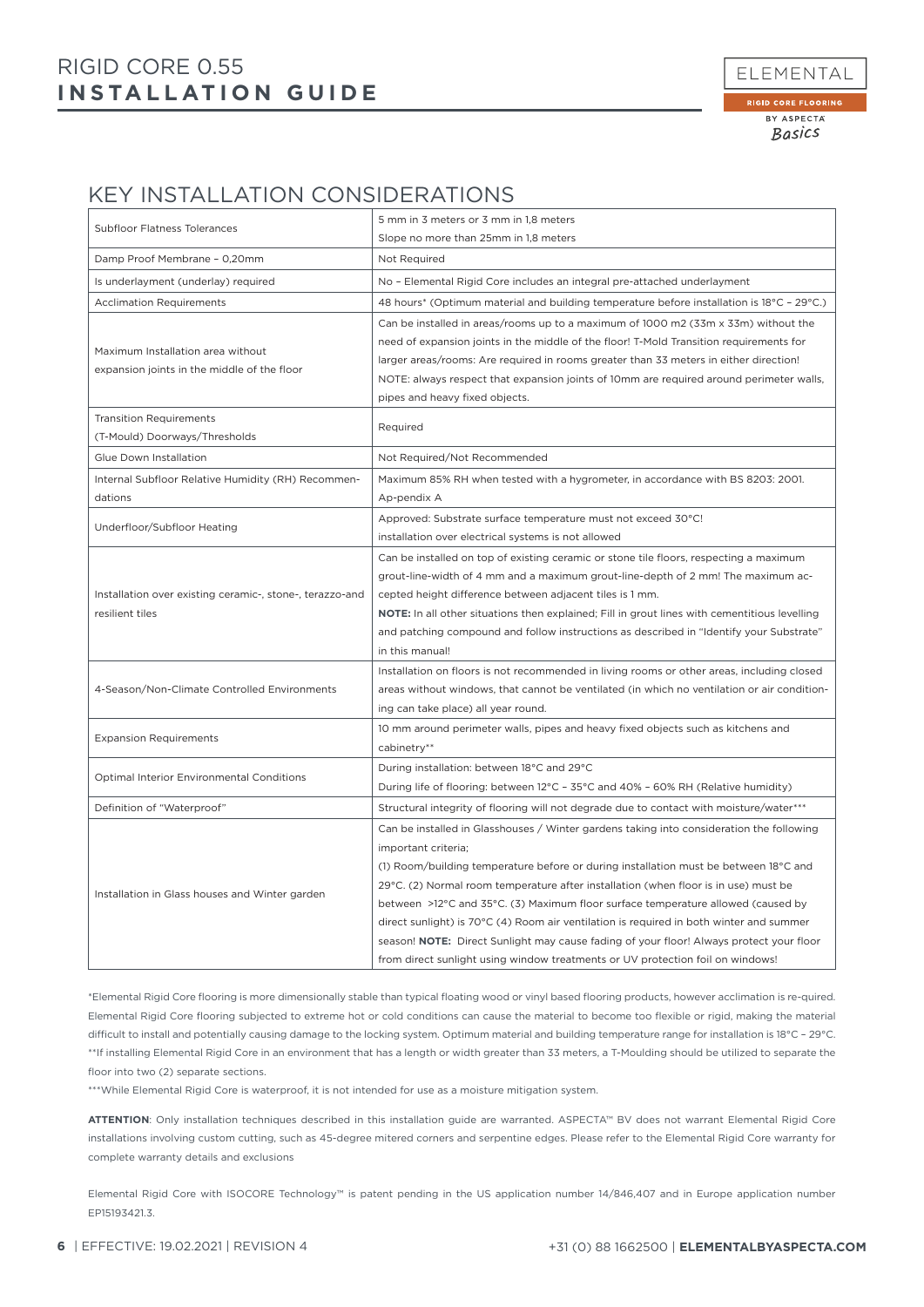

## INSTALLATION FOR ELEMENTAL Ridig Core FLOORING WITH DROPLOCK100<sup>\*</sup> PROFILE

Installation will move from left to right beginning in the left corner with tongue side of long edge facing the wall. First measure the distance between the starting wall and ending wall. It may be necessary to cut the first row to balance the layout and to prevent having a small cut at the end wall.





## 1. SET SPACERS

Create the required expansion space between the perimeter planks and the wall using spacers. Place spacers equalling the thickness for required expansion between plank and wall on short and long ends of plank. Do not remove them until the installation is complete.

## 2. INSTALL FIRST PLANK

Position the first plank against a spacer a few millimetres from the starting wall.



## 3. ESTABLISH PROPER STAGGERING

Maintain a minimum 150mm end-joint stagger from row-to-row throughout the entire installation. Tile products should be staggered in a brick laid pattern with stagger equal to 1/2 of a tile. Installation alternates back and forth between rows one and two, for the first two rows only.



1 4

2 3

 $2 \mid 3$ 

## 4. FIRST PLANK SECOND ROW

Cut the first plank in the second row to one-third its length before installing it. Insert the long tongue edge of the plank into the long groove edge of the first plank. Make sure there are no gaps. Tap along the long groove edge using a tapping block.



## 5. SECOND PLANK SECOND ROW

Insert the long side then slide the plank until the short tongue touches the short groove edge on the first plank of the second row. Press the joint into place with your fingers and tap the short joint with a lightweight rubber hammer. Square the joint by tapping the long edge of the plank using a tapping block, if necessary.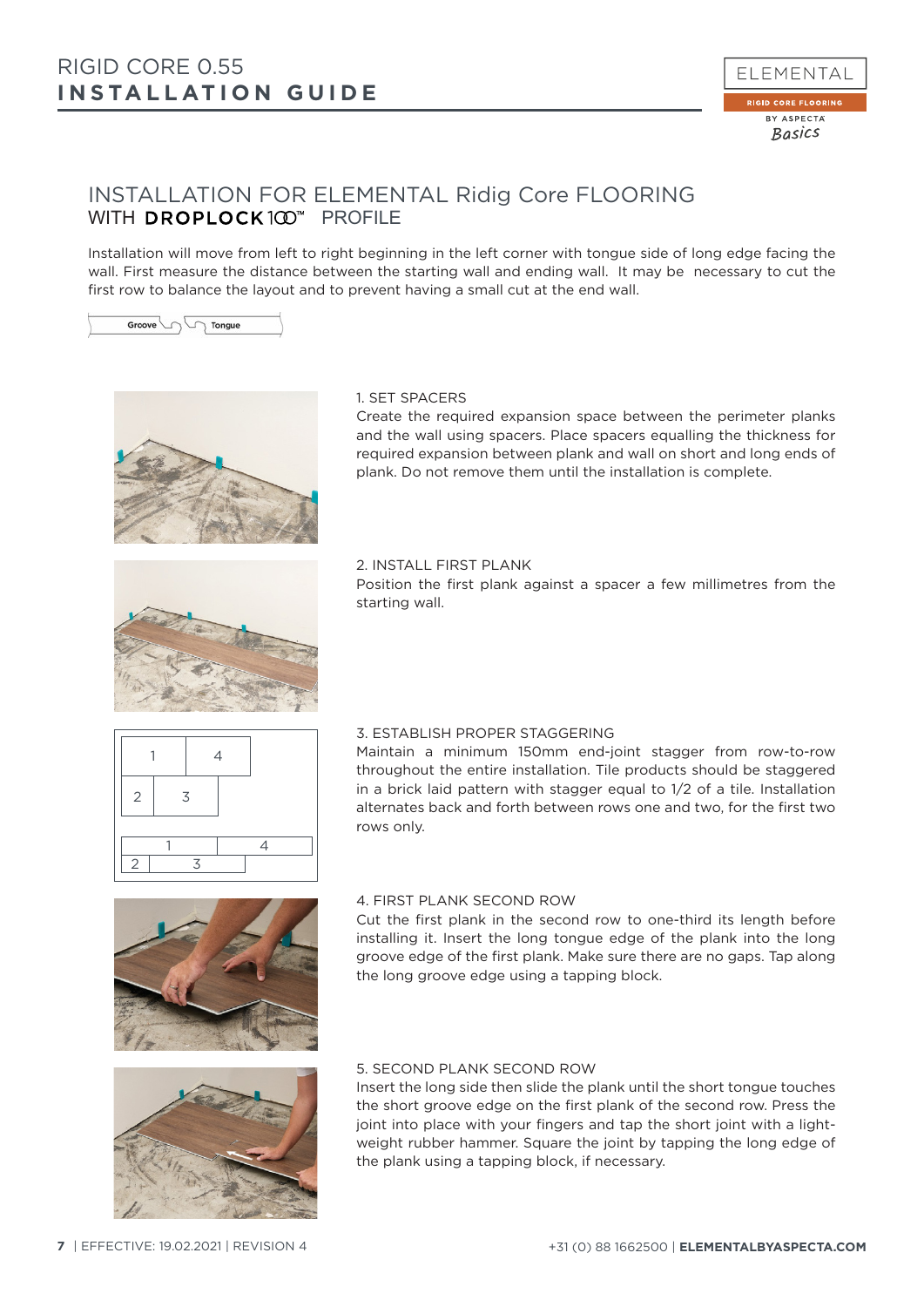



## 6. SECOND PLANK FIRST ROW

Select a full plank and position the long groove edge into the tongue of the second plank in the second row. Press, tap and square as before. Repeat the same installation pat-tern until you reach the opposite wall and cannot install another full plank.

#### 7. INSTALL THE LAST PIECES OF ROWS 1 AND 2 Cut to fit, maintaining the expansion gap. Install as before. Move the

entire assembly against the spacers on the starting wall.



## 8. INSTALL REMAINING ROWS Install the remaining material, one row after the other. Always press, tap and square as you go, and maintain the required stagger throughout the install.



## 9. INSTALL THE LAST ROW Cut the final row of planks to fit along the wall. Use a pull bar to lock the long edges together. Do not use the pull bar on the short edges.



## 10. FINISH THE JOB Remove spacers. Cover expansion space with skirting, quarter round or other trim, being sure not to trap or pin down the floor.